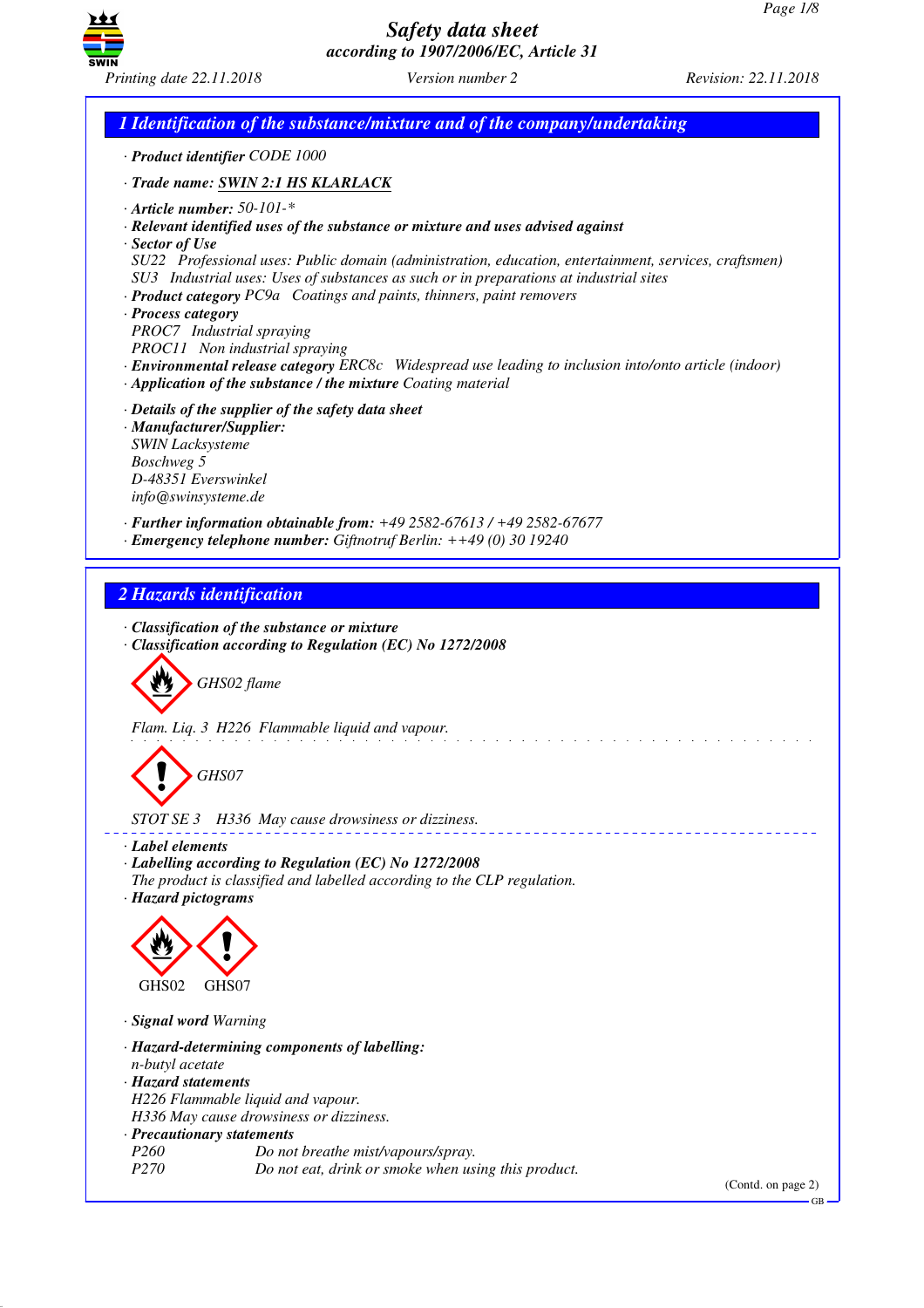

*Printing date 22.11.2018 Version number 2 Revision: 22.11.2018*

### *Trade name: SWIN 2:1 HS KLARLACK*

|                           | (Contd. of page 1)                                                                                        |
|---------------------------|-----------------------------------------------------------------------------------------------------------|
| P <sub>280</sub>          | Wear protective gloves/protective clothing/eye protection/face protection.                                |
|                           | P305+P351+P338 IF IN EYES: Rinse cautiously with water for several minutes. Remove contact lenses, if     |
|                           | present and easy to do. Continue rinsing.                                                                 |
| <i>P501</i>               | Dispose of contents/container in accordance with local/regional/national/international                    |
|                           | regulations.                                                                                              |
| · Additional information: |                                                                                                           |
|                           | Contains Lichtschutzmittel, alpha.-3-(3-(2H- benzotriazol-2-yl)-5-tert-butyl-4- hydroxyphenyl)propionyl,  |
|                           | $Bis(1,2,2,6,6-pentamentlyl-4-piperidyl) sebacat, methyl methacrylate. May produce an allergic reaction.$ |

## *· Other hazards -*

*· Results of PBT and vPvB assessment*

*· PBT: Not applicable.*

*· vPvB: Not applicable.*

### *3 Composition/information on ingredients*

*· Chemical characterisation: Mixtures*

*· Description: Mixture of substances listed below with nonhazardous additions.*

| · Dangerous components:                              |                                                                                              |              |  |  |
|------------------------------------------------------|----------------------------------------------------------------------------------------------|--------------|--|--|
| $CAS: 123-86-4$                                      | <i>n-butyl</i> acetate                                                                       | $25 - 50\%$  |  |  |
| EINECS: 204-658-1                                    | $\otimes$ Flam. Liq. 3, H226, $\otimes$ STOT SE 3, H336                                      |              |  |  |
| Reg.nr.: 01-2119485493-29-XXXX                       |                                                                                              |              |  |  |
| CAS: 108-65-6                                        | 2-methoxy-1-methylethyl acetate                                                              | $2.5 - 10\%$ |  |  |
| EINECS: 203-603-9                                    | $\diamondsuit$ Flam. Liq. 3, H226                                                            |              |  |  |
| Reg.nr.: 01-2119475791-29-XXXX                       |                                                                                              |              |  |  |
| CAS: 1330-20-7                                       | xylene                                                                                       | $2.5 - 10\%$ |  |  |
| EINECS: 215-535-7                                    | $\diamondsuit$ Flam. Liq. 3, H226; $\diamondsuit$ STOT RE 2, H373; Asp. Tox. 1,              |              |  |  |
|                                                      | Reg.nr.: 01-2119488216-32-XXXX H304; (1) Acute Tox. 4, H312; Acute Tox. 4, H332; Skin Irrit. |              |  |  |
|                                                      | 2, H315; Eye Irrit. 2, H319; STOT SE 3, H335                                                 |              |  |  |
| CAS: 112-07-2                                        | 2-butoxyethyl acetate                                                                        | $2.5 - 10\%$ |  |  |
| EINECS: 203-933-3                                    | $\Diamond$ Acute Tox. 4, H312; Acute Tox. 4, H332                                            |              |  |  |
| Reg.nr.: 01-2119475112-47-XXXX                       |                                                                                              |              |  |  |
| ELINCS: 400-830-7                                    | Lichtschutzmittel, alpha.-3-(3-(2H- benzotriazol-2-yl)-5-tert-                               | $\leq 2.5\%$ |  |  |
|                                                      | butyl-4- hydroxyphenyl)propionyl                                                             |              |  |  |
|                                                      | Aquatic Chronic 2, H411; $\Diamond$ Skin Sens. 1, H317                                       |              |  |  |
| CAS: 41556-26-7                                      | Bis(1,2,2,6,6-pentamethyl-4-piperidyl)sebacat                                                | $\leq 2.5\%$ |  |  |
| EINECS: 255-437-1                                    | Aquatic Acute 1, H400; Aquatic Chronic 1, H410; $\langle \rangle$ Skin                       |              |  |  |
|                                                      | Sens. 1, H317                                                                                |              |  |  |
| $CAS: 80-62-6$                                       | methyl methacrylate                                                                          | $\leq 2.5\%$ |  |  |
| EINECS: 201-297-1                                    | $\diamondsuit$ Flam. Liq. 2, H225; $\diamondsuit$ Skin Irrit. 2, H315; Skin Sens. 1,         |              |  |  |
| Reg.nr.: 01-2119452498-28-XXXX H317; STOT SE 3, H335 |                                                                                              |              |  |  |
|                                                      | 0.1 10.11<br>$\mathbf{r}$                                                                    |              |  |  |

*· Additional information: For the wording of the listed hazard phrases refer to section 16.*

### *4 First aid measures*

*· Description of first aid measures*

- *· General information: Personal protection for the First Aider.*
- *· After inhalation:*
- *Supply fresh air.*

*Seek medical treatment in case of complaints.*

- *· After skin contact:*
- *Immediately wash with water and soap and rinse thoroughly. If skin irritation continues, consult a doctor.*
- *· After eye contact:*

*Rinse opened eye for several minutes under running water. If symptoms persist, consult a doctor.*

(Contd. on page 3)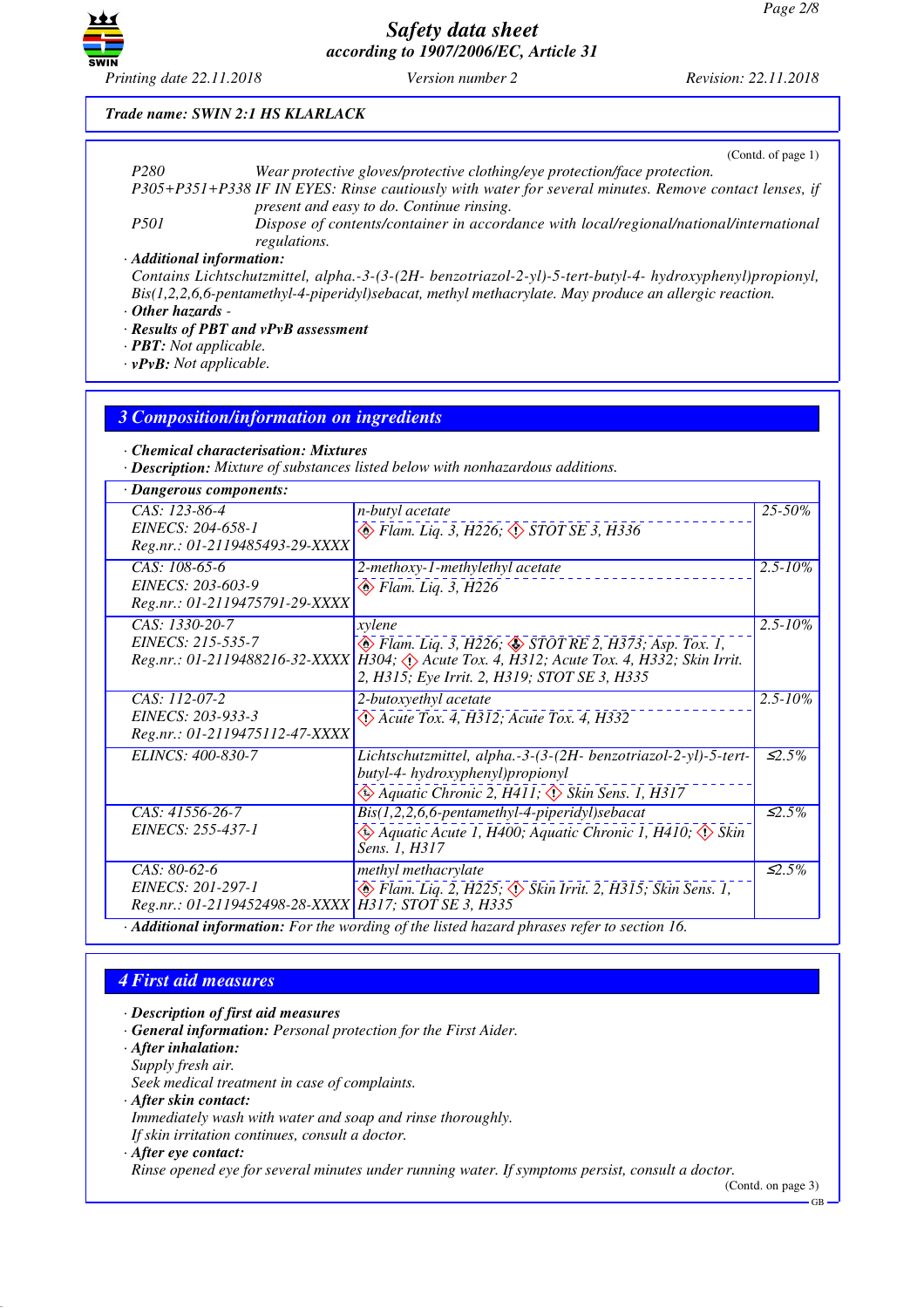

*Trade name: SWIN 2:1 HS KLARLACK*

- *· After swallowing: Do not induce vomiting; call for medical help immediately.*
- *· Information for doctor:*
- *· Most important symptoms and effects, both acute and delayed No further relevant information available.*
- *· Indication of any immediate medical attention and special treatment needed*
- *No further relevant information available.*

## *5 Firefighting measures*

- *· Extinguishing media*
- *· Suitable extinguishing agents:*
- *CO2, powder or water spray. Fight larger fires with water spray or alcohol resistant foam.*
- *· For safety reasons unsuitable extinguishing agents: Water with full jet*
- *· Special hazards arising from the substance or mixture No further relevant information available.*
- *· Advice for firefighters*
- *· Protective equipment: Mouth respiratory protective device.*

### *6 Accidental release measures*

*· Personal precautions, protective equipment and emergency procedures Wear protective equipment. Keep unprotected persons away. Ensure adequate ventilation*

- *· Environmental precautions: Do not allow to enter sewers/ surface or ground water.*
- *· Methods and material for containment and cleaning up: Absorb with liquid-binding material (sand, diatomite, acid binders, universal binders, sawdust). Dispose contaminated material as waste according to item 13.*
- *· Reference to other sections*

*See Section 7 for information on safe handling. See Section 8 for information on personal protection equipment.*

## *7 Handling and storage*

- *· Handling:*
- *· Precautions for safe handling*

*Ensure good ventilation/exhaustion at the workplace. Restrict the quantity stored at the work place.*

- *· Information about fire and explosion protection: Fumes can combine with air to form an explosive mixture. Flammable gas-air mixtures may form in empty receptacles. Keep ignition sources away - Do not smoke. Use explosion-proof apparatus / fittings and spark-proof tools. Protect against electrostatic charges.*
- *· Conditions for safe storage, including any incompatibilities*
- *· Storage:*
- *· Requirements to be met by storerooms and receptacles: Provide solvent resistant, sealed floor. Suitable material for receptacles and pipes: steel or stainless steel.*
- *· Information about storage in one common storage facility: Not required.*
- *· Further information about storage conditions: Keep container tightly sealed.*
- *· Specific end use(s) No further relevant information available.*

*8 Exposure controls/personal protection*

*· Additional information about design of technical facilities: No further data; see item 7.*

(Contd. on page 4)

(Contd. of page 2)

GB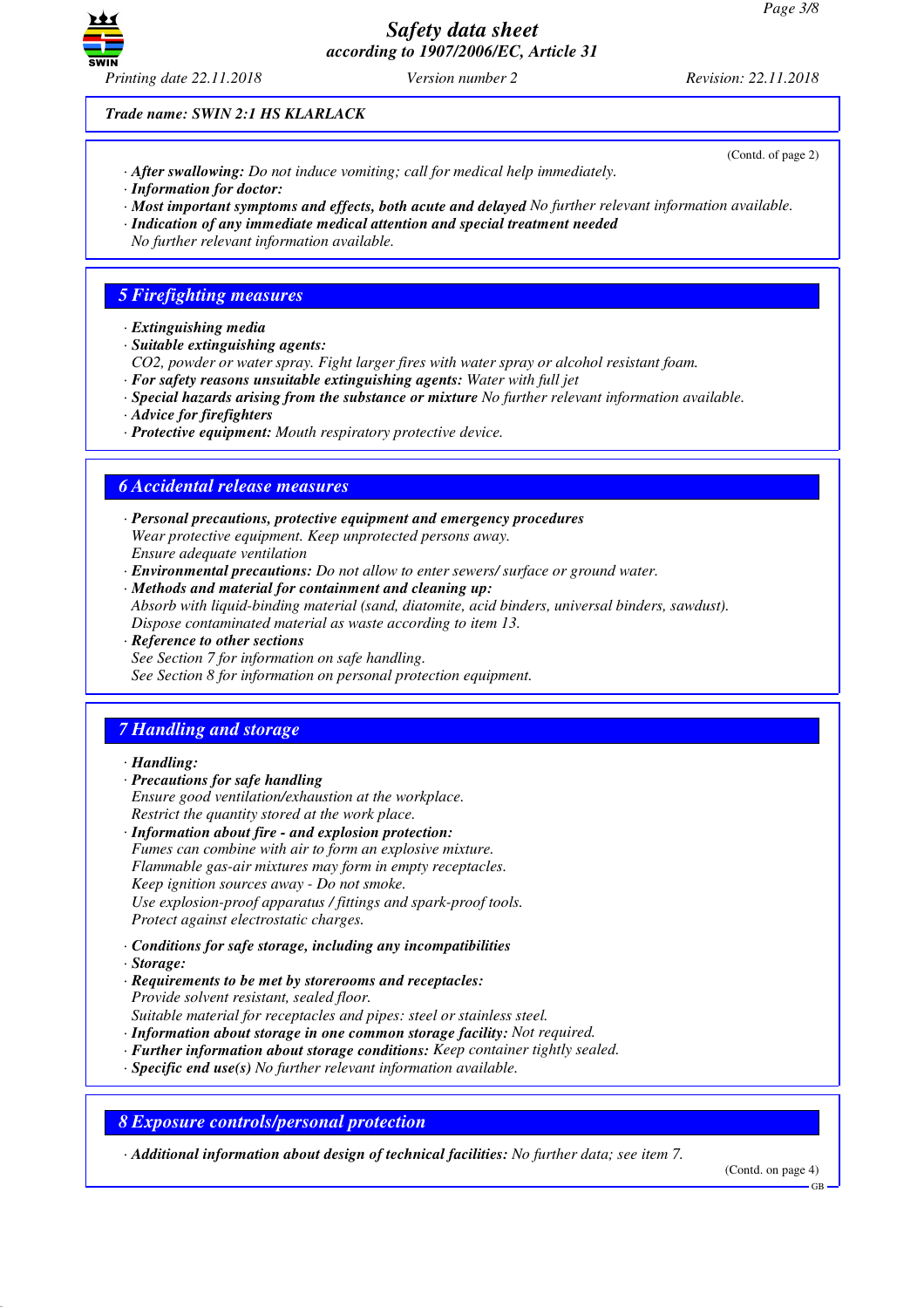

### *Trade name: SWIN 2:1 HS KLARLACK*

|           | Control parameters                                                                                                                             |
|-----------|------------------------------------------------------------------------------------------------------------------------------------------------|
|           | · Ingredients with limit values that require monitoring at the workplace:                                                                      |
|           | 123-86-4 n-butyl acetate                                                                                                                       |
|           | WEL Short-term value: 966 mg/m <sup>3</sup> , 200 ppm<br>Long-term value: 724 mg/m <sup>3</sup> , 150 ppm                                      |
|           | 108-65-6 2-methoxy-1-methylethyl acetate                                                                                                       |
|           | WEL Short-term value: 548 mg/m <sup>3</sup> , 100 ppm                                                                                          |
|           | Long-term value: $274$ mg/m <sup>3</sup> , 50 ppm                                                                                              |
|           | Sk                                                                                                                                             |
|           | 112-07-2 2-butoxyethyl acetate                                                                                                                 |
|           | WEL Short-term value: 332 mg/m <sup>3</sup> , 50 ppm                                                                                           |
|           | Long-term value: 133 mg/m <sup>3</sup> , 20 ppm                                                                                                |
|           | Sk                                                                                                                                             |
|           | 80-62-6 methyl methacrylate                                                                                                                    |
|           | WEL Short-term value: 416 mg/m <sup>3</sup> , 100 ppm                                                                                          |
|           | Long-term value: 208 mg/m <sup>3</sup> , 50 ppm                                                                                                |
|           | · Additional information: The lists valid during the making were used as basis.                                                                |
|           | $\cdot$ Exposure controls                                                                                                                      |
|           | · Personal protective equipment:                                                                                                               |
|           | · General protective and hygienic measures:                                                                                                    |
|           | Keep away from foodstuffs, beverages and feed.                                                                                                 |
|           | Wash hands before breaks and at the end of work.                                                                                               |
|           | Do not inhale gases / fumes / aerosols.<br>Avoid contact with the eyes and skin.                                                               |
|           | · Respiratory protection:                                                                                                                      |
|           | Use suitable respiratory protective device in case of insufficient ventilation.                                                                |
|           | In case of brief exposure or low pollution use respiratory filter device. In case of intensive or longer exposure                              |
|           | use self-contained respiratory protective device.                                                                                              |
|           | Filter A2/P2                                                                                                                                   |
|           | · Protection of hands:                                                                                                                         |
|           | Only use chemical-protective gloves with CE-labelling of category III.                                                                         |
|           |                                                                                                                                                |
|           | Protective gloves                                                                                                                              |
|           |                                                                                                                                                |
|           |                                                                                                                                                |
|           | Preventive skin protection by use of skin-protecting agents is recommended.<br>· Material of gloves                                            |
|           | The selection of the suitable gloves does not only depend on the material, but also on further marks of quality                                |
|           | and varies from manufacturer to manufacturer. As the product is a preparation of several substances, the                                       |
|           | resistance of the glove material can not be exactly calculated in advance and has therefore to be checked                                      |
|           | prior to the application.                                                                                                                      |
|           | As protection from splashes gloves made of the following materials are suitable:                                                               |
|           | Nitrile rubber (Ansell Sol-Vex®)                                                                                                               |
|           | Recommended thickness of the material: $\geq 0.4$ mm                                                                                           |
|           | · Penetration time of glove material                                                                                                           |
|           | Value for the permeation: Level $\leq$ 1                                                                                                       |
|           | The exact break through time has to be found out by the manufacturer of the protective gloves and has to be                                    |
|           |                                                                                                                                                |
| observed. |                                                                                                                                                |
|           | $\cdot$ For the permanent contact => 480 minutes gloves made of the following materials are suitable:<br>HPPE-laminatet film (Ansell Barrier®) |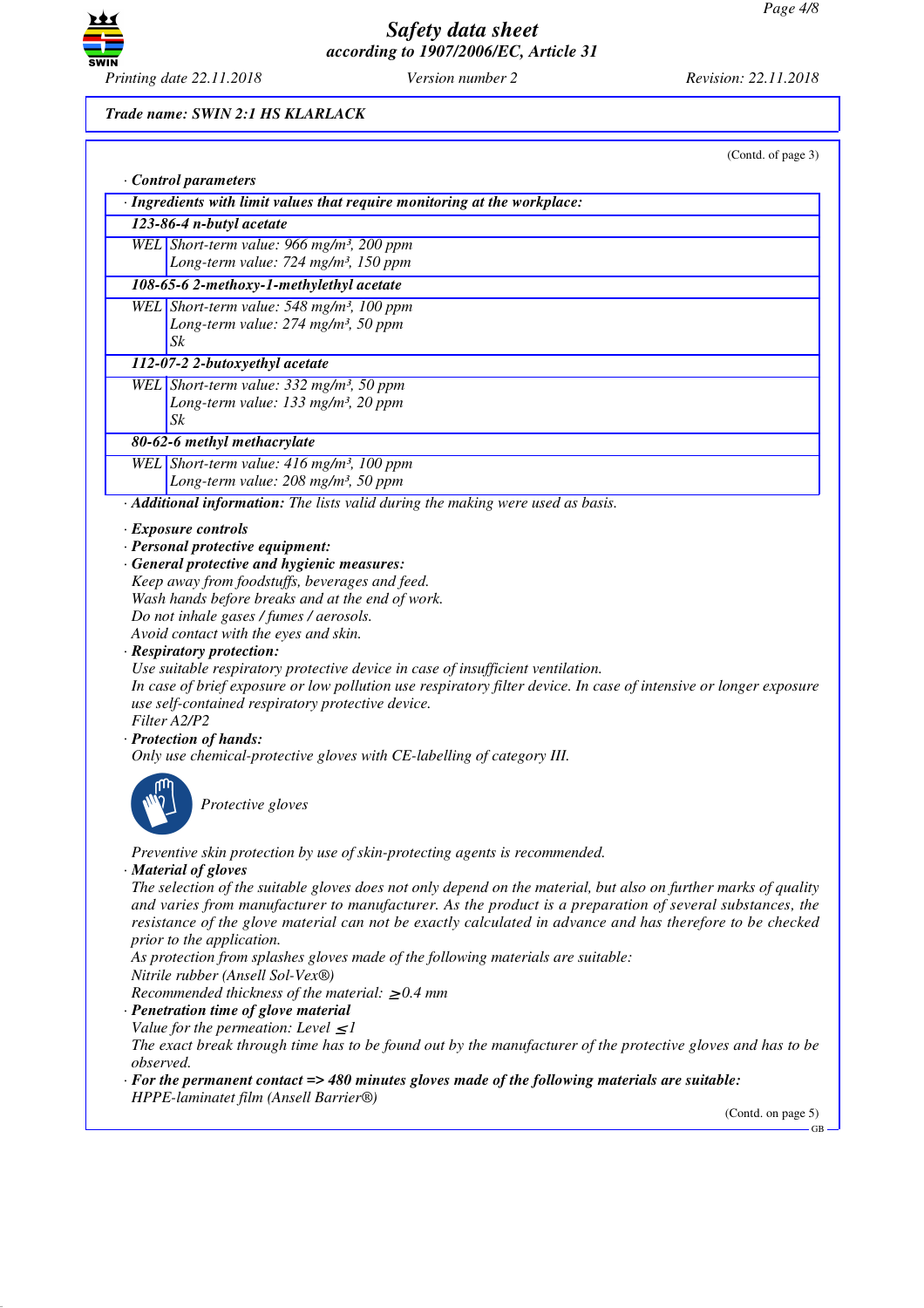

(Contd. of page 4)

*Trade name: SWIN 2:1 HS KLARLACK*

*· Eye protection:*



\_R*Tightly sealed goggles*

*· Body protection:*

*Protective clothing, anti-static (TYVEK® CLASSIC PLUS) Safety shoes/boots, antstatic*

| <b>9 Physical and chemical properties</b>                                        |                                                                                                 |  |  |  |
|----------------------------------------------------------------------------------|-------------------------------------------------------------------------------------------------|--|--|--|
| · Information on basic physical and chemical properties<br>· General Information |                                                                                                 |  |  |  |
| $\cdot$ Appearance:                                                              |                                                                                                 |  |  |  |
| Form:                                                                            | Fluid                                                                                           |  |  |  |
| Colour:                                                                          | Colourless                                                                                      |  |  |  |
| $\cdot$ Odour:                                                                   | Like aromates                                                                                   |  |  |  |
| · Odour threshold:                                                               | Not determined.                                                                                 |  |  |  |
| $\cdot$ pH-value                                                                 | Not applicable.                                                                                 |  |  |  |
| $\cdot$ Change in condition                                                      |                                                                                                 |  |  |  |
| Melting point/freezing point:                                                    | Undetermined.                                                                                   |  |  |  |
| Initial boiling point and boiling range: $127^{\circ}$ C                         |                                                                                                 |  |  |  |
| · Flash point:                                                                   | 23 - 60 °C                                                                                      |  |  |  |
| · Flammability (solid, gas):                                                     | Not applicable.                                                                                 |  |  |  |
| · Ignition temperature:                                                          | 315 °C                                                                                          |  |  |  |
| · Decomposition temperature:                                                     | Not determined.                                                                                 |  |  |  |
| · Auto-ignition temperature:                                                     | Product is not selfigniting.                                                                    |  |  |  |
| · Explosive properties:                                                          | Product is not explosive. However, formation of explosive air/<br>vapour mixtures are possible. |  |  |  |
| $\cdot$ Explosion limits:                                                        |                                                                                                 |  |  |  |
| Lower:                                                                           | 1.2 Vol %                                                                                       |  |  |  |
| <b>Upper:</b>                                                                    | $7.5$ Vol %                                                                                     |  |  |  |
| $\cdot$ Vapour pressure at 20 °C:                                                | $10.7$ $hPa$                                                                                    |  |  |  |
| $\cdot$ Density                                                                  | $1.00 - 1.05$ g/ml                                                                              |  |  |  |
| · Relative density                                                               | Not determined.                                                                                 |  |  |  |
| · Vapour density                                                                 | Not determined.                                                                                 |  |  |  |
| $\cdot$ Evaporation rate                                                         | Not determined.                                                                                 |  |  |  |
| · Solubility in / Miscibility with                                               |                                                                                                 |  |  |  |
| water:                                                                           | Not miscible or difficult to mix.                                                               |  |  |  |
| · Partition coefficient: n-octanol/water:                                        | Not determined.                                                                                 |  |  |  |
| · Viscosity:                                                                     |                                                                                                 |  |  |  |
| Dynamic:                                                                         | Not determined.                                                                                 |  |  |  |
| Kinematic at $20^{\circ}$ C:                                                     | 77 s (DIN 53211/4)                                                                              |  |  |  |
| $·$ Other information                                                            | No further relevant information available.                                                      |  |  |  |

# *10 Stability and reactivity*

*· Reactivity No further relevant information available.*

(Contd. on page 6)

GB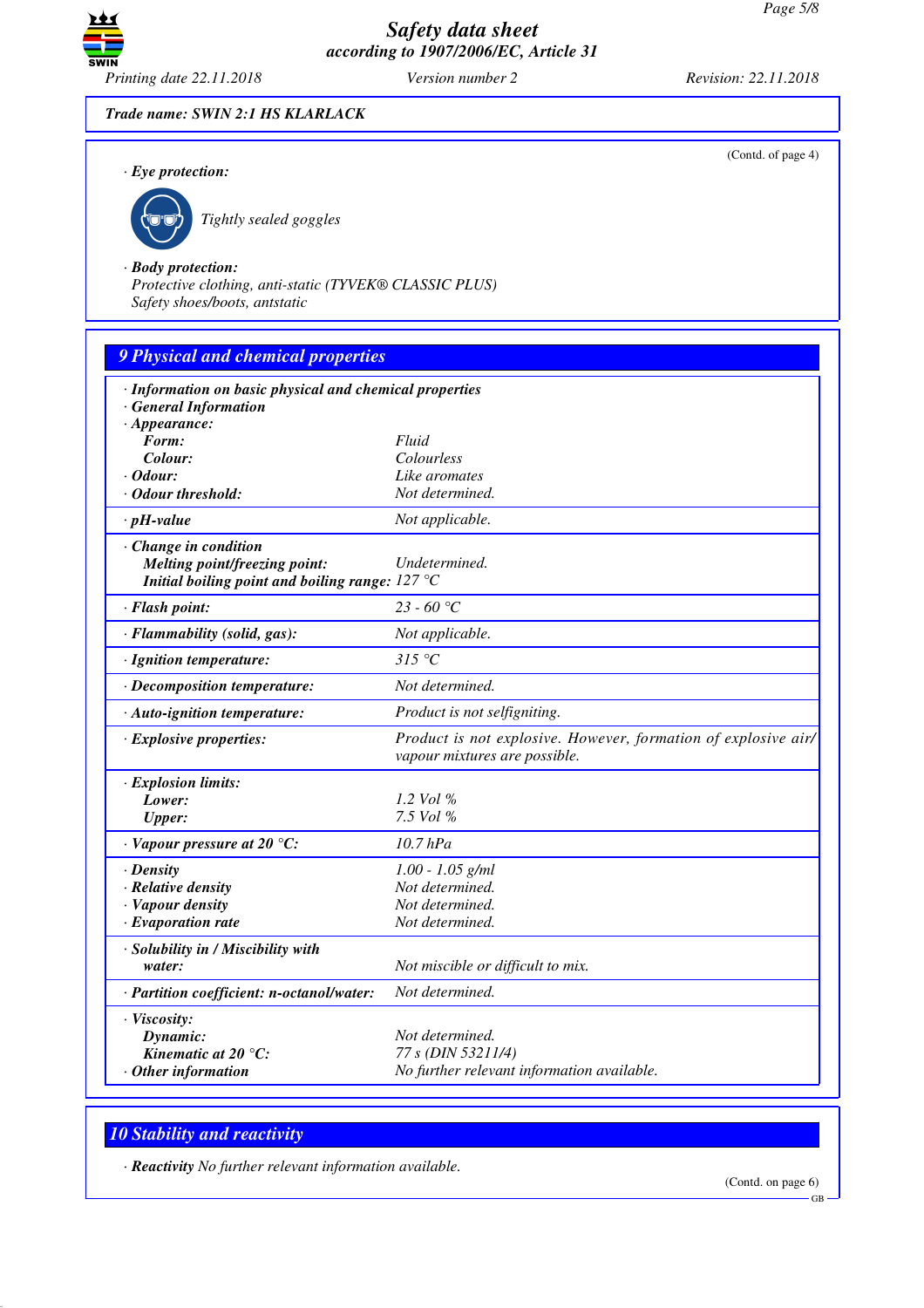

(Contd. of page 5)

*Trade name: SWIN 2:1 HS KLARLACK*

- *· Chemical stability*
- *· Thermal decomposition / conditions to be avoided: No decomposition if used according to specifications.*
- *· Possibility of hazardous reactions No dangerous reactions known.*
- *· Conditions to avoid No further relevant information available.*
- *· Incompatible materials: No further relevant information available.*
- *· Hazardous decomposition products: No dangerous decomposition products known.*

## *11 Toxicological information*

- *· Information on toxicological effects*
- *· Acute toxicity Based on available data, the classification criteria are not met.*
- *· Primary irritant effect:*
- *· Skin corrosion/irritation Based on available data, the classification criteria are not met.*
- *· Serious eye damage/irritation Based on available data, the classification criteria are not met.*
- *· Respiratory or skin sensitisation Based on available data, the classification criteria are not met.*
- *· CMR effects (carcinogenity, mutagenicity and toxicity for reproduction)*
- *· Germ cell mutagenicity Based on available data, the classification criteria are not met.*
- *· Carcinogenicity Based on available data, the classification criteria are not met.*
- *· Reproductive toxicity Based on available data, the classification criteria are not met.*
- *· STOT-single exposure*
- *May cause drowsiness or dizziness.*
- *· STOT-repeated exposure Based on available data, the classification criteria are not met.*
- *· Aspiration hazard Based on available data, the classification criteria are not met.*

### *12 Ecological information*

- *· Toxicity*
- *· Aquatic toxicity: No further relevant information available.*
- *· Persistence and degradability No further relevant information available.*
- *· Behaviour in environmental systems:*
- *· Bioaccumulative potential No further relevant information available.*
- *· Mobility in soil No further relevant information available.*
- *· Ecotoxical effects:*
- *· Remark: Harmful to fish*
- *· Additional ecological information:*
- *· General notes:*
- *Water hazard class 2 (German Regulation) (Self-assessment): hazardous for water Do not allow product to reach ground water, water course or sewage system. Harmful to aquatic organisms*
- *· Results of PBT and vPvB assessment*
- *· PBT: Not applicable.*
- *· vPvB: Not applicable.*
- *· Other adverse effects No further relevant information available.*

## *13 Disposal considerations*

- *· Waste treatment methods*
- *· Recommendation*

*Must not be disposed together with household garbage. Do not allow product to reach sewage system.*

### *· European waste catalogue*

|                 | 08 00 00 WASTES FROM THE MANUFACTURE, FORMULATION, SUPPLY AND USE (MFSU) OF<br>COATINGS (PAINTS, VARNISHES AND VITREOUS ENAMELS), ADHESIVES, SEALANTS<br>AND PRINTING INKS |
|-----------------|----------------------------------------------------------------------------------------------------------------------------------------------------------------------------|
| <i>08 01 00</i> | wastes from MFSU and removal of paint and varnish                                                                                                                          |
|                 | $-$<br>$\sim$                                                                                                                                                              |

(Contd. on page 7)

GB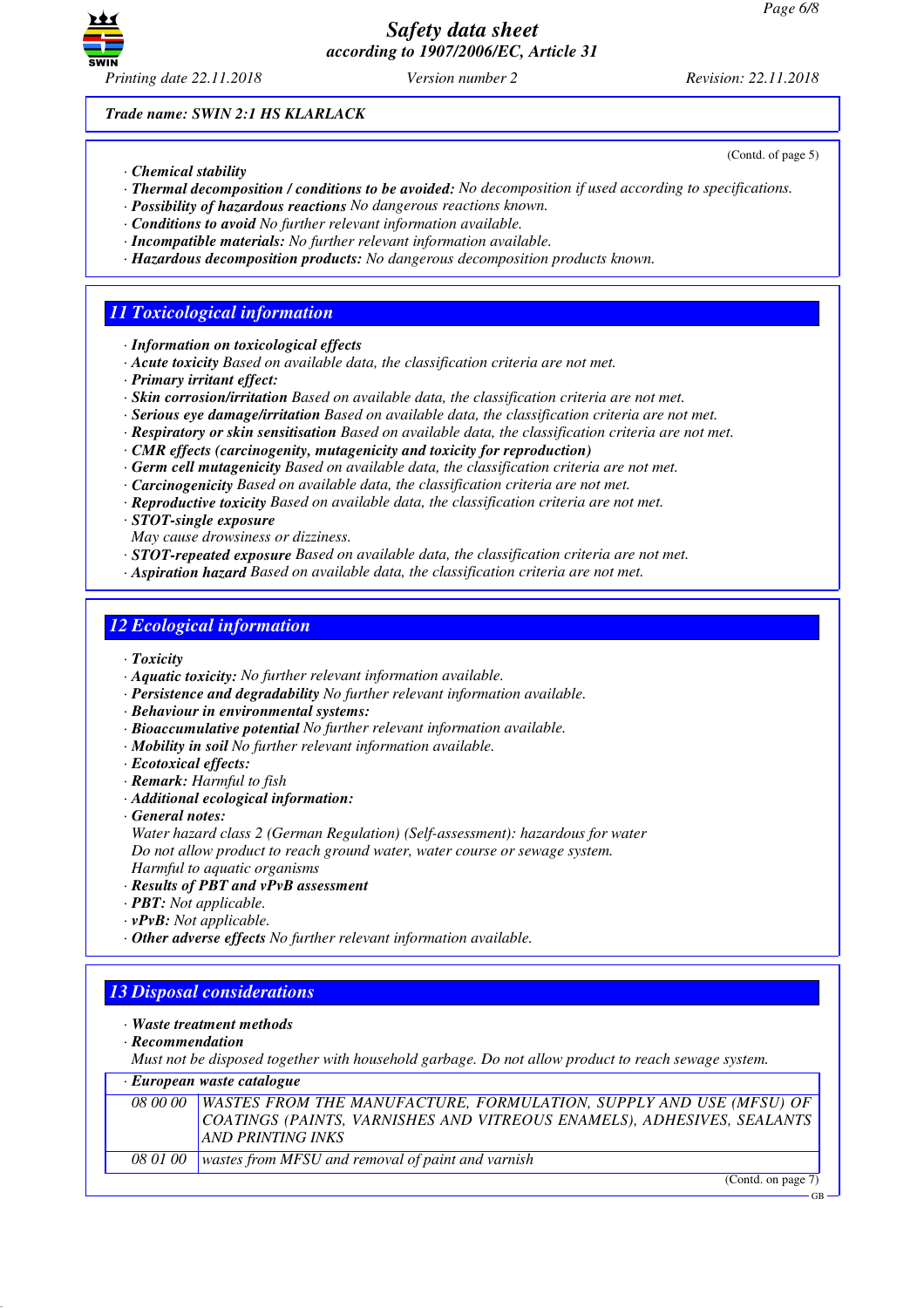

(Contd. of page 6)

### *Trade name: SWIN 2:1 HS KLARLACK*

*08 01 11\* waste paint and varnish containing organic solvents or other dangerous substances*

#### *· Uncleaned packaging:*

*15 00 00: WASTE PACKAGING; ABSORBENTS, WIPING CLOTHS, FILTER MATERIALS AND PROTECTIVE CLOTHING NOT OTHERWISE SPECIFIED*

*15 01 00: packaging (including separately collected municipal packaging waste)*

*15 01 10\*: packaging containing residues of or contaminated by dangerous substances*

*· Recommendation: Disposal must be made according to official regulations.*

| <b>14 Transport information</b>                                         |                                                                                         |
|-------------------------------------------------------------------------|-----------------------------------------------------------------------------------------|
| $\cdot$ UN-Number<br>· ADR, ADN, IMDG<br>·IATA                          | not regulated<br><b>UN1263</b>                                                          |
| · UN proper shipping name<br>$\cdot$ ADR, ADN, IMDG<br>$\cdot$ IATA     | not regulated<br><b>PAINT</b>                                                           |
| · Transport hazard class(es)<br>$\cdot$ ADR, ADN, IMDG<br>$\cdot$ Class | not regulated                                                                           |
| $\cdot$ JATA                                                            |                                                                                         |
| $\cdot$ Class<br>· Label                                                | 3 Flammable liquids.<br>$\mathfrak{Z}$                                                  |
| · Packing group<br>$\cdot$ ADR, IMDG<br>$\cdot$ IATA                    | not regulated<br>Ш                                                                      |
| · Environmental hazards:<br>· Marine pollutant:                         | N <sub>O</sub>                                                                          |
| · Special precautions for user                                          | Not applicable.                                                                         |
| · Transport in bulk according to Annex II of Marpol<br>and the IBC Code | Not applicable.                                                                         |
| · Transport/Additional information:                                     |                                                                                         |
| $·$ <i>ADR</i><br>$\cdot$ Remarks:                                      | No dangerous goods in containers of 450 litres max.<br>capacity acc. to ADR 2.2.3.1.5.1 |
| $\cdot$ IMDG<br>$\cdot$ Remarks:                                        | No dangerous goods in containers of 30 litres max.<br>capacitiy acc. to IMDG 2.2.3.1.5  |
| · UN "Model Regulation":                                                | not regulated                                                                           |

# *15 Regulatory information*

*· Safety, health and environmental regulations/legislation specific for the substance or mixture · REGULATION (EC) No 1907/2006 ANNEX XVII Conditions of restriction: 3*

(Contd. on page 8)

GB